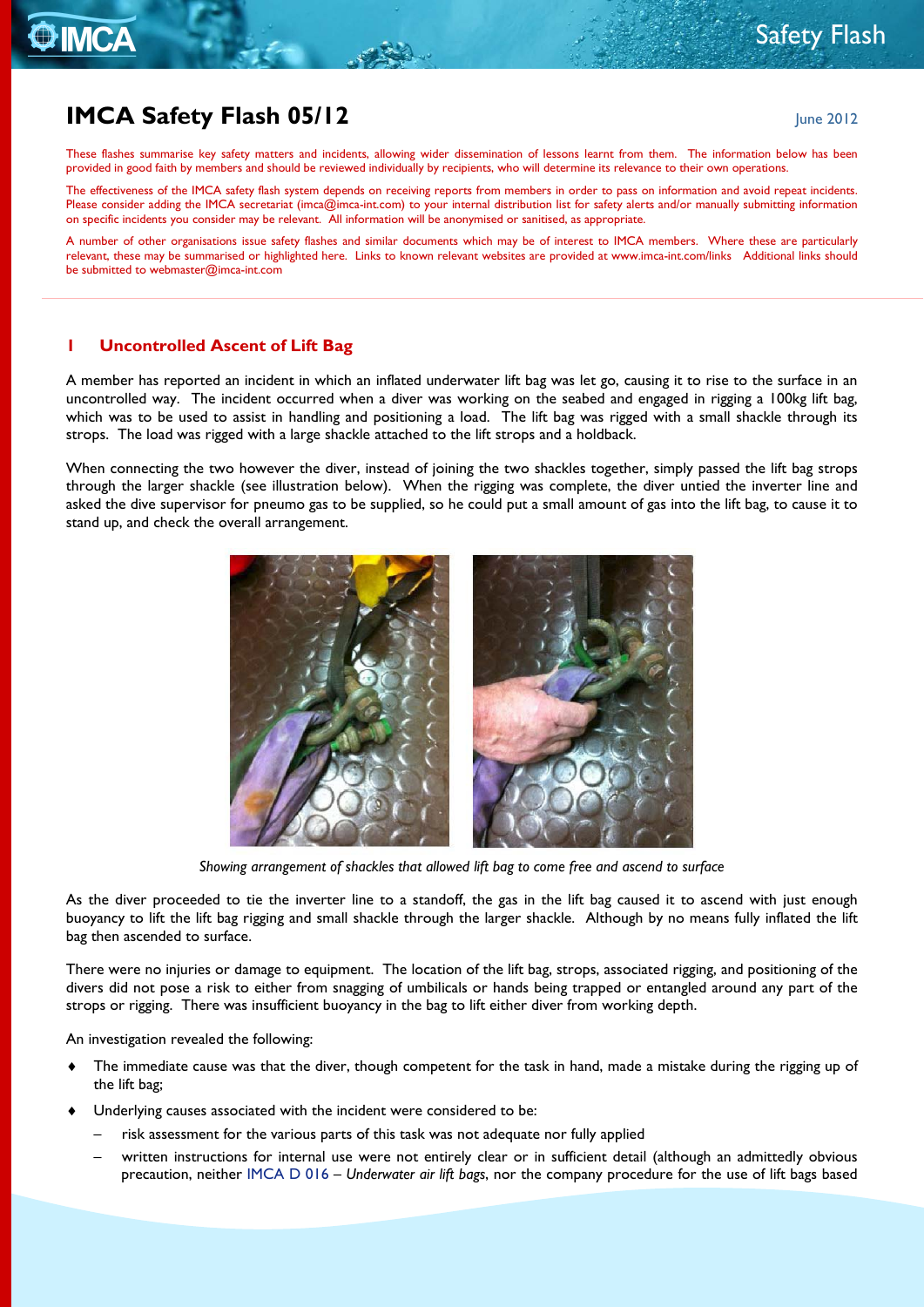on this guidance, included a step specifically stating that holdback and inverter lines should be attached BEFORE any gas is introduced)

– monitoring – checks and inspections of workplace precautions and risk control methods were not adequate.

The following corrective and preventative actions were made:

- Vessel 'safety focus' on checking/rechecking progress with activities/tasks;
- ♦ Revision of in-house procedures for use of lift bags, to include specifics on checking lines/rigging before inflation;
- ♦ IMCA was advised of the incident and a proposal was put forward for revision of IMCA D 016;
- ♦ Appropriate pre-job briefings were enhanced (where there is a use of lift bags) to ensure safety requirements and lessons learnt from the incident are communicated and applied as part of ongoing raising of awareness;
- ♦ Details and video footage of the incident circulated to others in industry for assistance with future training courses;
- ♦ Encouraging younger divers and supervisors to attend training courses on subsea lifting and rigging (including lift bags);
- ♦ Post saturation debriefs held with dive teams including details of the incident, review of video footage and sharing key lessons learnt.

The following lessons were drawn from the incident:

- ♦ The importance of ensuring adherence to task risk assessments so control measures identified are applied stringently;
- ♦ Checks and re-checks as per safe working procedure and standard practice should be enforced by workers and supervisors to ensure that risk control measures are implemented and maintained.

#### **2 Near Miss: Person Fell from Boarding Ladder**

A member has reported an incident in which a person slipped from the barge boarding ladder and almost fell into the water. During a short boat transfer from the accommodation vessel to the barge, the anchor handling tug moored alongside the barge and the crew transfer commenced. The transfers were performed in an orderly fashion with the personnel patiently waiting for the best moment to step from the anchor handling tug (AHT) on to the ladder of the barge. However, one person missed his step, lost his grip and fell between the AHT and the barge. He landed on one of the tyre fenders and was immediately helped inboard by other passengers still on the AHT. The transfer operation was aborted immediately and the AHT moved to the other (lee) side of the barge. The man that fell suffered only a superficial scratch on the right arm.

An investigation revealed the following:

- ♦ Existing project-specific personnel transfer protocols/procedures were not followed;
- There was inadequate allocation of resources. The dedicated crew tender was being used for other purposes at that time, resulting in the use of an AHT to perform a crew tender job;
- ♦ Precautionary measures already identified in the hazard identification (HAZID) (i.e. suitable embark/disembark arrangements) were not installed;
- ♦ The job should have been stopped under 'STOP WORK' authority, but nobody did so.

The following measures were put in place to prevent recurrence:

- Re-write of the project specific protocol/procedures for personnel transfer;
- Nomination of a 'marine traffic controller' to perform the following tasks
	- observe all vessel movements to and from the barge
	- provide advice on which side of the barge to moor up;
- ♦ Reinforce the 'STOP WORK' authority in project documentation and project induction;
- Determine if additional training is required for personnel engaged in vessel-to-barge transfer.

For further information on this subject, members may wish to refer to [IMCA SEL 025](http://www.imca-int.com/documents/core/sel/docs/IMCASEL025.pdf) – *Guidance on the transfer of personnel to and from offshore vessels*.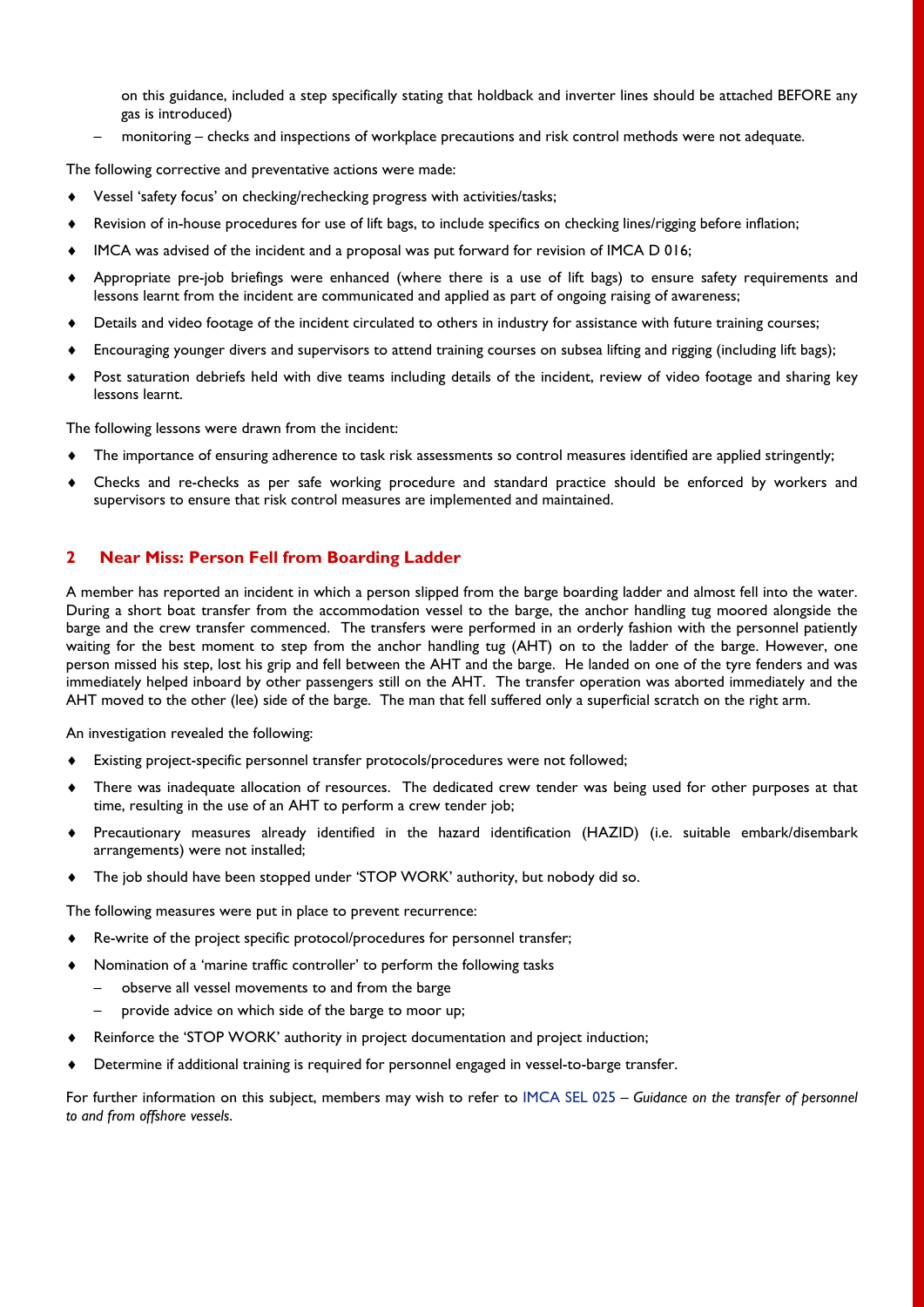## **3 LTI: Crewman's Finger Pinched When Moving the Gangway**

A member has reported an incident in which a crewman suffered a serious pinch injury to his finger whilst moving a gangway. The incident occurred during preparation for departure from port when two crewmen and the second officer were removing and stowing the ship's gangway. The gangway was lifted onboard and whilst it was being slid along the deck for stowage, one crewman had his finger pinched between the gangway frame and an isolation valve on deck resulting in a deep cut to his finger.

The chief officer started to carry out first aid to stop the bleeding. The crewman was subsequently transferred to hospital where he received further treatment before returning to the ship. On his return, the decision was taken that the crewman would not be fit for duty and that he should return home to recover fully. An extended period of healing was necessary and the crewman was off work for five weeks.



*Showing pinch-point between gangway frame and valve, and injured finger*

An investigation revealed the following:

- ♦ The crane normally used for moving the gangway was out of order and awaiting repairs. Therefore a smaller gangway was used that allowed for crew members to manually handle it into position;
- This smaller gangway was normally stored on the cargo deck but was in the way during cargo operations and had been removed;
- ♦ The risk assessment was not adequate:
	- it did not adequately cover the gangway being manually handled
	- it did not identify the possibility of pinch points
	- other structures such as the isolation valve had not been highlighted as a potential danger;
- ♦ A toolbox meeting was held, but did not identify the additional risks involved with the manual handling of the gangway;
- ♦ No management of change was carried out for the change of gangway.

The following corrective actions were taken:

- ♦ Reviewed the risk assessment for this operation;
- ♦ Made engineering changes to the isolation valve so that it cannot become a pinch point;
- ♦ Investigated alternative gangway storage facility;
- ♦ Alter positioning of gangway to establish easy handling and positioning of the gangway by the crane;
- Introduce and require use of a management of change procedure.